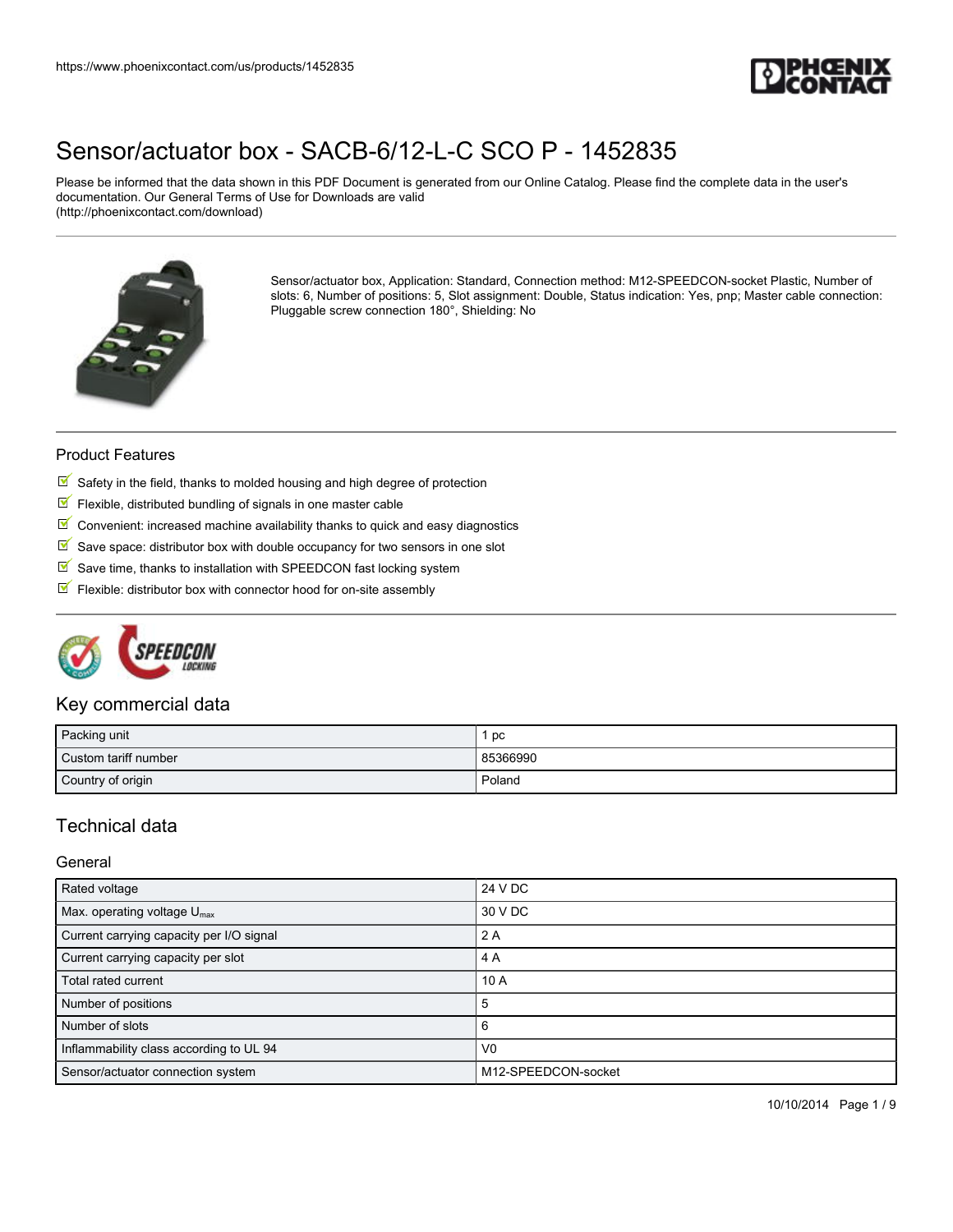

# Technical data

#### Ambient conditions

| Degree of protection                  | IP <sub>65</sub>              |  |
|---------------------------------------|-------------------------------|--|
|                                       | IP <sub>67</sub>              |  |
| Ambient temperature (operation)       | $-25 °C  80 °C$               |  |
| Local diagnostics function            |                               |  |
| Local diagnostics                     | Supply voltage Green LED      |  |
|                                       | Status display I/O Yellow LED |  |
| Master cable data/connection data     |                               |  |
| Connection method                     | Pluggable screw connection    |  |
| Conductor cross section min. (signal) | $0.14 \text{ mm}^2$           |  |

| Conductor cross section min. (signal)                      | $0.14 \text{ mm}^2$   |
|------------------------------------------------------------|-----------------------|
| Conductor cross section max. (signal)                      | $1.5$ mm <sup>2</sup> |
| Conductor cross section AWG min. (signal)                  | 26                    |
| Conductor cross section AWG max. (signal)                  | 16                    |
| Stripping length (signal)                                  | 7 mm                  |
| Conductor cross section min. (energy)                      | $0.14 \, \text{mm}^2$ |
| Conductor cross section max. (energy)                      | $1.5$ mm <sup>2</sup> |
| Conductor cross section AWG min. (energy)                  | 26                    |
| Conductor cross section AWG max. (energy)                  | 16                    |
| Stripping length (power)                                   | $7 \text{ mm}$        |
| External cable diameter min.                               | $7 \text{ mm}$        |
| External cable diameter max.                               | $12 \text{ mm}$       |
| Stripping length                                           | 50 mm (Master cable)  |
| Tightening torque, cover screw                             | 1 Nm                  |
| Tightening torque, union nut                               | 2.5 Nm                |
| Tightening torque slot sensor/actuator cable               | 0.4 Nm                |
| Tightening torque of mounting screw for fixing the housing | $0.5$ Nm              |

#### Insulation material

| Housing material                                         | PBT         |
|----------------------------------------------------------|-------------|
| Material of the moulding mass                            | <b>PUR</b>  |
| Contact material                                         | Cu alloy    |
| Contact surface material                                 | Gold-plated |
| Contact carrier material                                 | <b>PA</b>   |
| Material of contact, master cable side                   | CU alloy    |
| Material of contact surface, master cable side           | Sn          |
| Material of the contact carrier on the master cable side | <b>PA</b>   |
| Material of threaded sleeve                              | PBT         |
| Material, O-ring                                         | <b>NBR</b>  |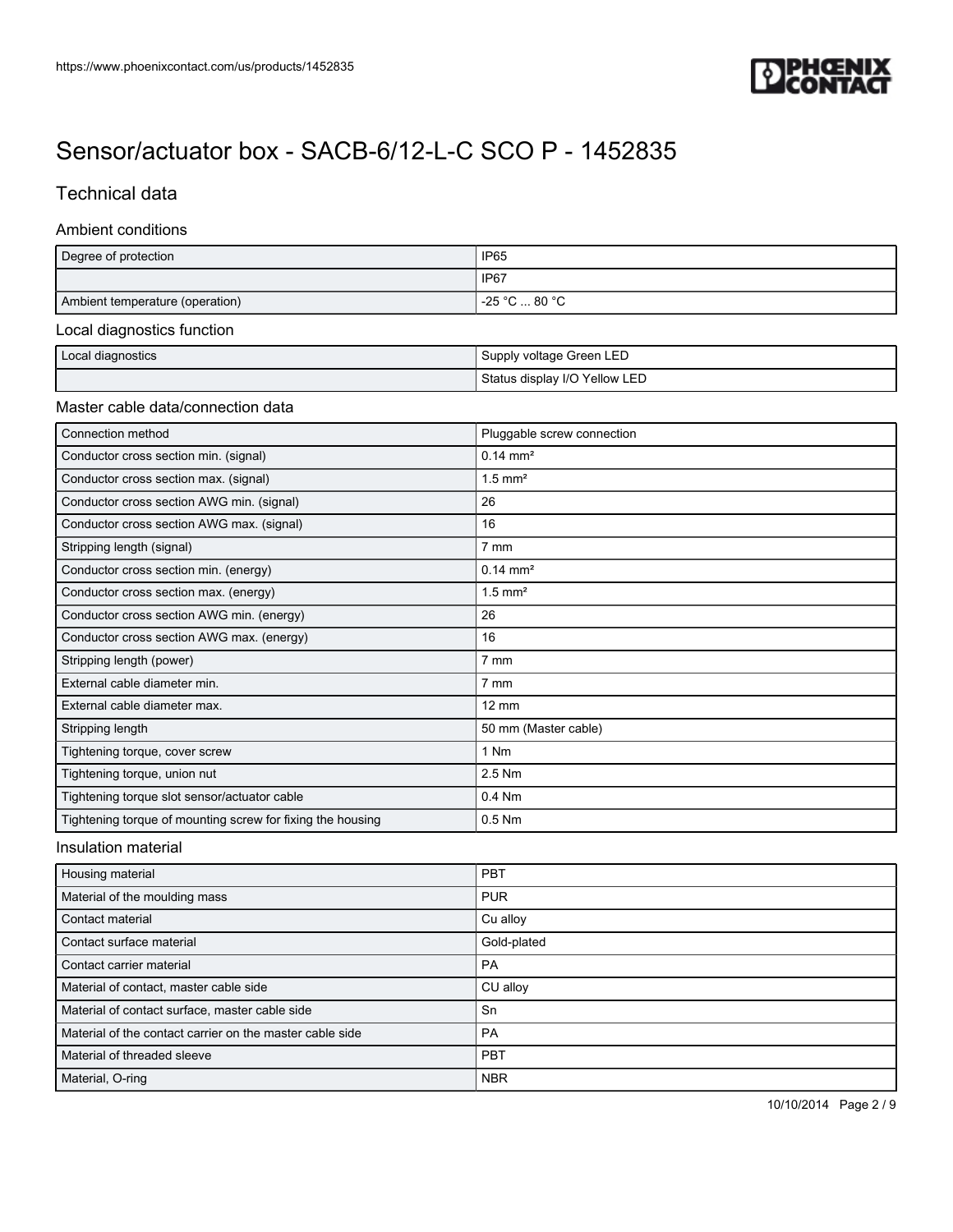

# Technical data

#### Insulation material

| Sealing material                         | NBR (Connector hood)  |
|------------------------------------------|-----------------------|
| Pin assignment                           |                       |
| Slot/position = Wire color or connection | $1/4(A) = WH$         |
|                                          | $1/2$ (B) = GY/PK     |
|                                          | $2 / 4 (A) = GN$      |
|                                          | $2/2$ (B) = RD/BU     |
|                                          | $3/4 (A) = YE$        |
|                                          | $3 / 2 (B) = WH/GN$   |
|                                          | $4/4 (A) = GY$        |
|                                          | $4/2$ (B) = BN/GN     |
|                                          | $5/4 (A) = PK$        |
|                                          | $5/2$ (B) = WH/YE     |
|                                          | $6/4 (A) = RD$        |
|                                          | $6/2$ (B) = YE/BN     |
|                                          | $1-4/1$ (+ 24 V) = BN |
|                                          | $1-6/3$ (0 V) = BU    |
|                                          | $1-6/5$ (PE) = GN/YE  |

# **Classifications**

## eCl@ss

| eCl@ss 4.0 | 27140815 |
|------------|----------|
| eCl@ss 4.1 | 27140815 |
| eCl@ss 5.0 | 27143423 |
| eCl@ss 5.1 | 27143423 |
| eCl@ss 6.0 | 27143423 |
| eCl@ss 7.0 | 27449001 |
| eCl@ss 8.0 | 27279219 |

### ETIM

| ETIM 4.0 | EC002585 |
|----------|----------|
| ETIM 5.0 | EC002585 |

#### UNSPSC

| UNSPSC 6.01          | 31261501 |
|----------------------|----------|
| <b>UNSPSC 7.0901</b> | 31261501 |
| UNSPSC 11            | 31261501 |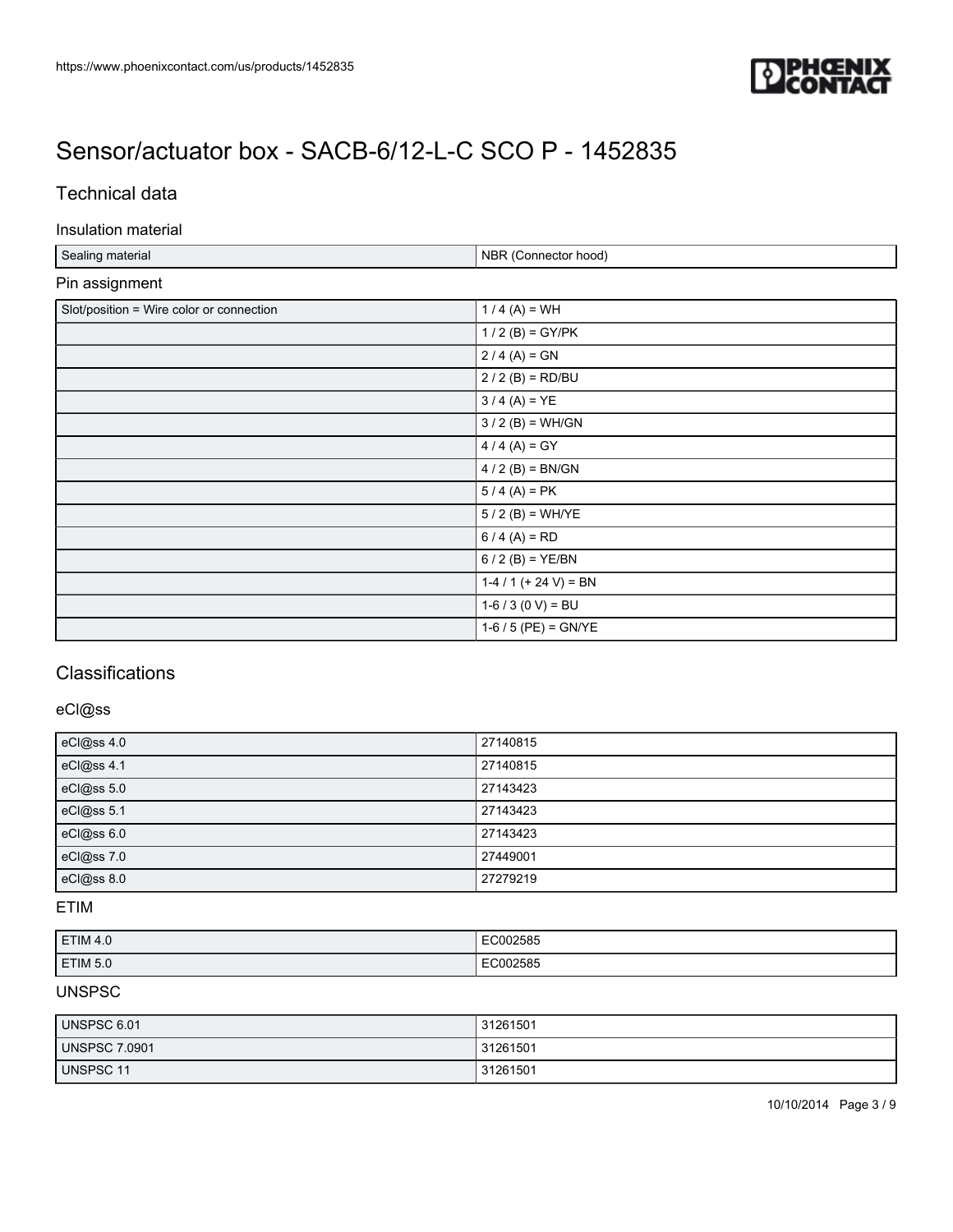

## **Classifications**

#### UNSPSC

| <b>UNSPSC 12.01</b> | 31261501 |
|---------------------|----------|
| UNSPSC 13.2         | 31261501 |
|                     |          |

# Approvals

Approvals

Approvals

UL Recognized / cUL Recognized / GOST / cULus Recognized

Ex Approvals

Approvals submitted

#### Approval details

J

| UL Recognized <b>W</b> |      |
|------------------------|------|
|                        |      |
| Nominal voltage UN     | 24 V |

| <b>CUL Recognized</b> |      |
|-----------------------|------|
|                       |      |
| Nominal voltage UN    | 24 V |

| GOST <sup>P</sup>              |
|--------------------------------|
|                                |
|                                |
| cULus Recognized <b>CHA</b> us |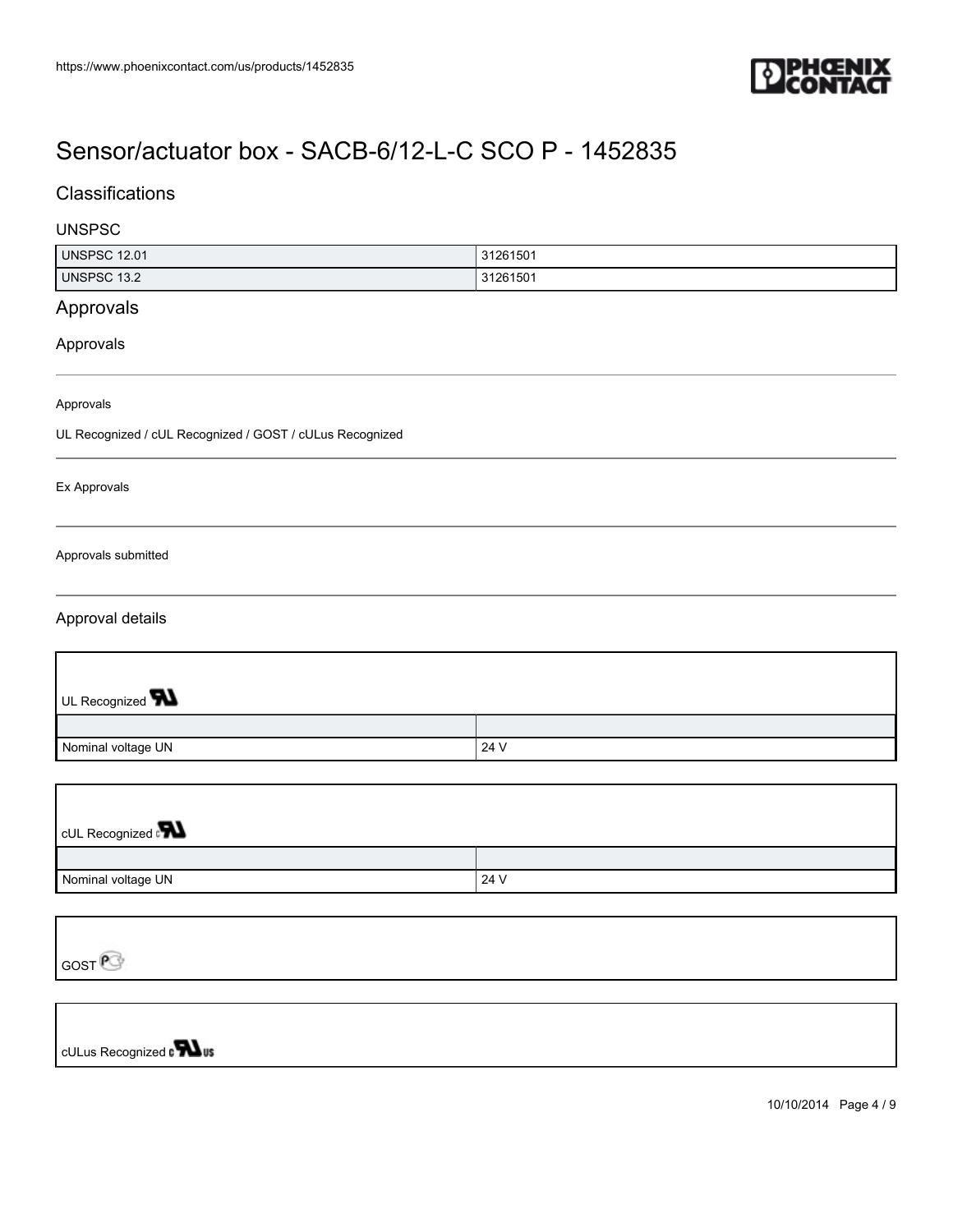

## Accessories

Accessories

Cable by the meter

[Master cable ring - SACB-12X0,5/ 3X1,0-50,0 PUR - 1503360](https://www.phoenixcontact.com/us/products/1503360)



Master cable for sensor/actuator boxes, with PE conductor, unshielded, material PUR/PVC, 15-pos., 12 x 0.50 mm<sup>2</sup> and 3 x 1.00 mm², length: 50 m

#### Device marking

[Contactor marker – zack marker strip - SS-ZB 17,5 WH - 0804963](https://www.phoenixcontact.com/us/products/0804963)



Contactor marker – zack marker strip, Strip, white, unlabeled, can be labeled with: Plotter, Mounting type: Snap into flat marker groove, Lettering field: 17.5 x 9 mm

[Contactor marker – zack marker strip - SS-ZB 17,5 YE - 0804976](https://www.phoenixcontact.com/us/products/0804976)



Contactor marker – zack marker strip, Strip, yellow, unlabeled, can be labeled with: Plotter, Mounting type: Snap into flat marker groove, Lettering field: 17.5 x 9 mm

#### Labeled device marker

[Contactor marker – zack marker strip - SS-ZB 17,5 WH CUS - 0824468](https://www.phoenixcontact.com/us/products/0824468)



Contactor marker – zack marker strip, can be ordered: Strip, white, labeled according to customer specifications, Mounting type: Snap into flat marker groove, Lettering field: 17.5 x 9 mm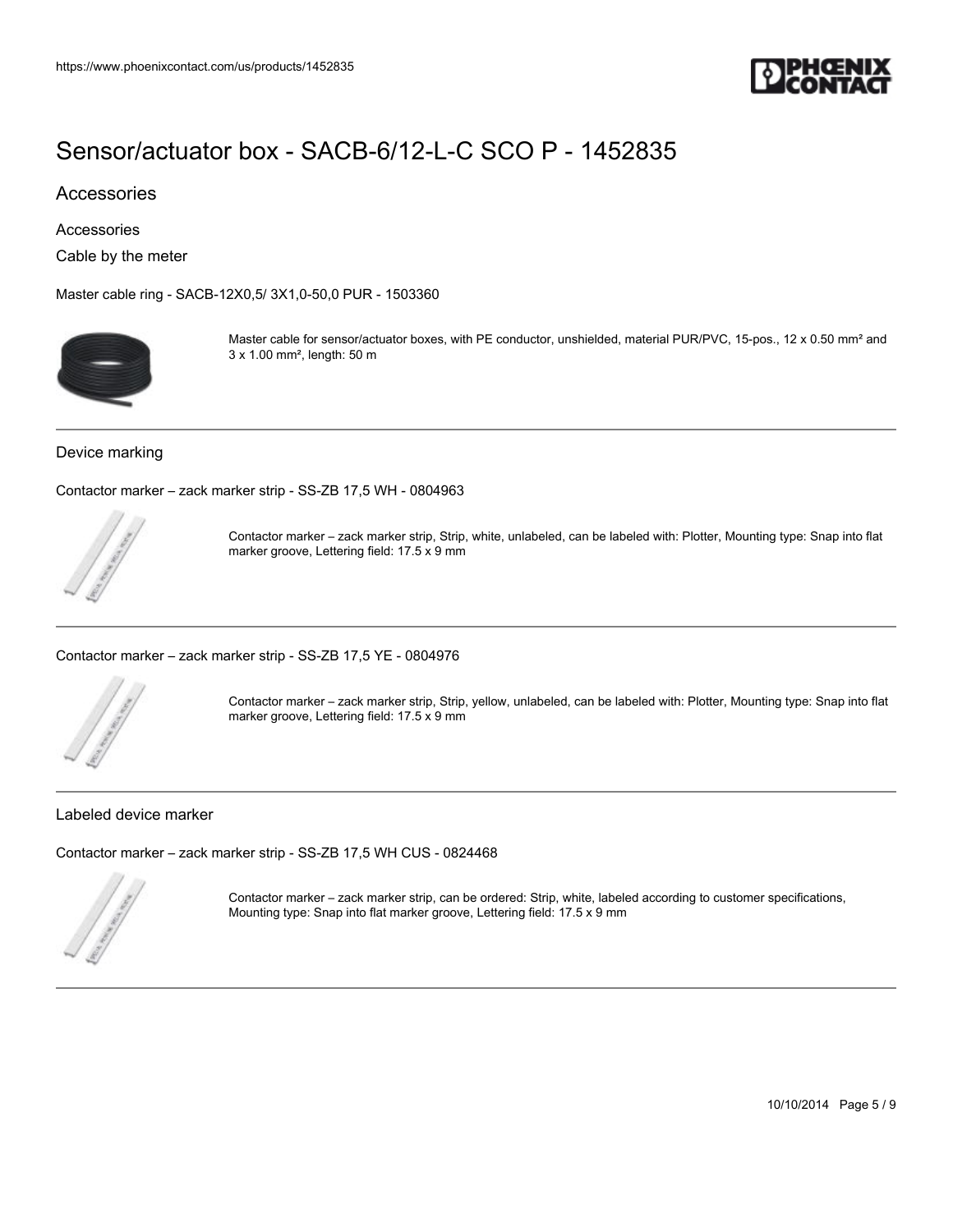

## Accessories

[Contactor marker – zack marker strip - SS-ZB 17,5 YE CUS - 0824469](https://www.phoenixcontact.com/us/products/0824469)



Contactor marker – zack marker strip, can be ordered: Strip, yellow, labeled according to customer specifications, Mounting type: Snap into flat marker groove, Lettering field: 17.5 x 9 mm

Mounting rail adapter

[Assembly adapters - UTA 107 - 2853983](https://www.phoenixcontact.com/us/products/2853983)

Universal DIN rail adapter



Protective cap

[Screw plug - PROT-MS SCO - 1553129](https://www.phoenixcontact.com/us/products/1553129)



M12 screw plug with SPEEDCON quick locking for unoccupied M12 sockets of the sensor/actuator cables, boxes and flush-type connectors

Screwdriver tools

[Adapter insert - TSD-M SAC-BIT ADAPTER - 1212600](https://www.phoenixcontact.com/us/products/1212600)

Adapter bit for TSD-M...torque tools, E6.3-1/4" drive with 4 mm hexagon to accommodate SAC bits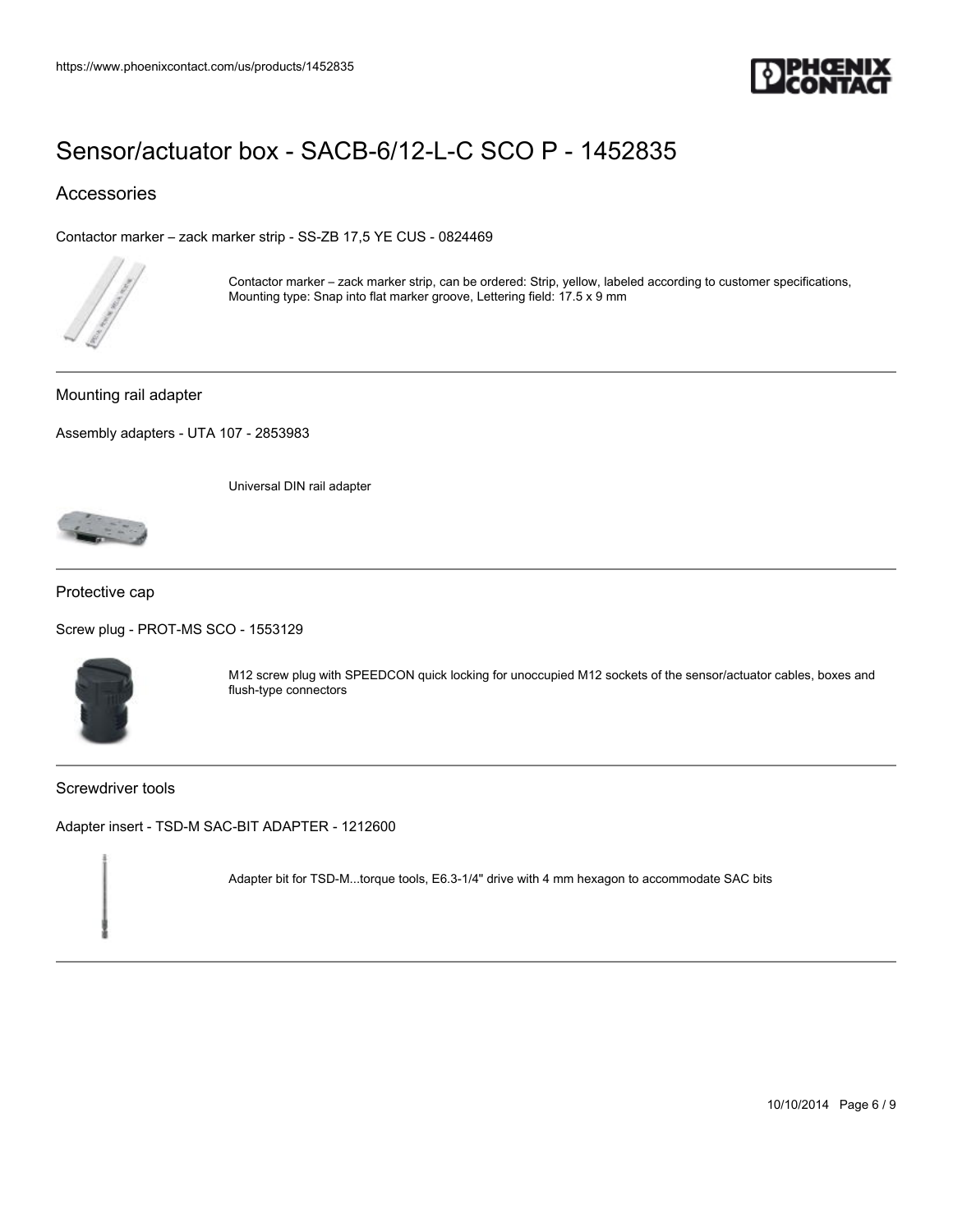

## **Accessories**

[Tool - SAC BIT M12-D15 - 1208432](https://www.phoenixcontact.com/us/products/1208432)



Nut for assembling sensor/actuator cables with M12 connector and for M12 connectors with QUICKON fast connection technology, for 4 mm hexagonal drive

#### [Tool - SACC BIT M12-D20 - 1208445](https://www.phoenixcontact.com/us/products/1208445)



Nut for assembling SACC M12 connectors for free assembly, excluding M12 connectors with QUICKON fast connection technology, for 4 mm hexagonal drive

[Philips screwdriver - SZK PZ2 VDE - 1206463](https://www.phoenixcontact.com/us/products/1206463)



Screwdriver, PZ crosshead, VDE insulated, size: PZ 2 x 100 mm, 2-component grip, with non-slip grip

[Tool - SAC BIT HOOD-W 24 - 1212486](https://www.phoenixcontact.com/us/products/1212486)



Nut for assembling pressure nuts with 24 mm wrench size, for 4 mm hexagonal drive

[Screw insert - SF-BIT-PZ 2-50 - 1212592](https://www.phoenixcontact.com/us/products/1212592)



Screw bit, PZ crosshead, E6.3-1/4" drive, size: PZ 2 x 50 mm, hardened, suitable for holder according to DIN 3126-F6.3/ ISO 1173

Torque tool

10/10/2014 Page 7 / 9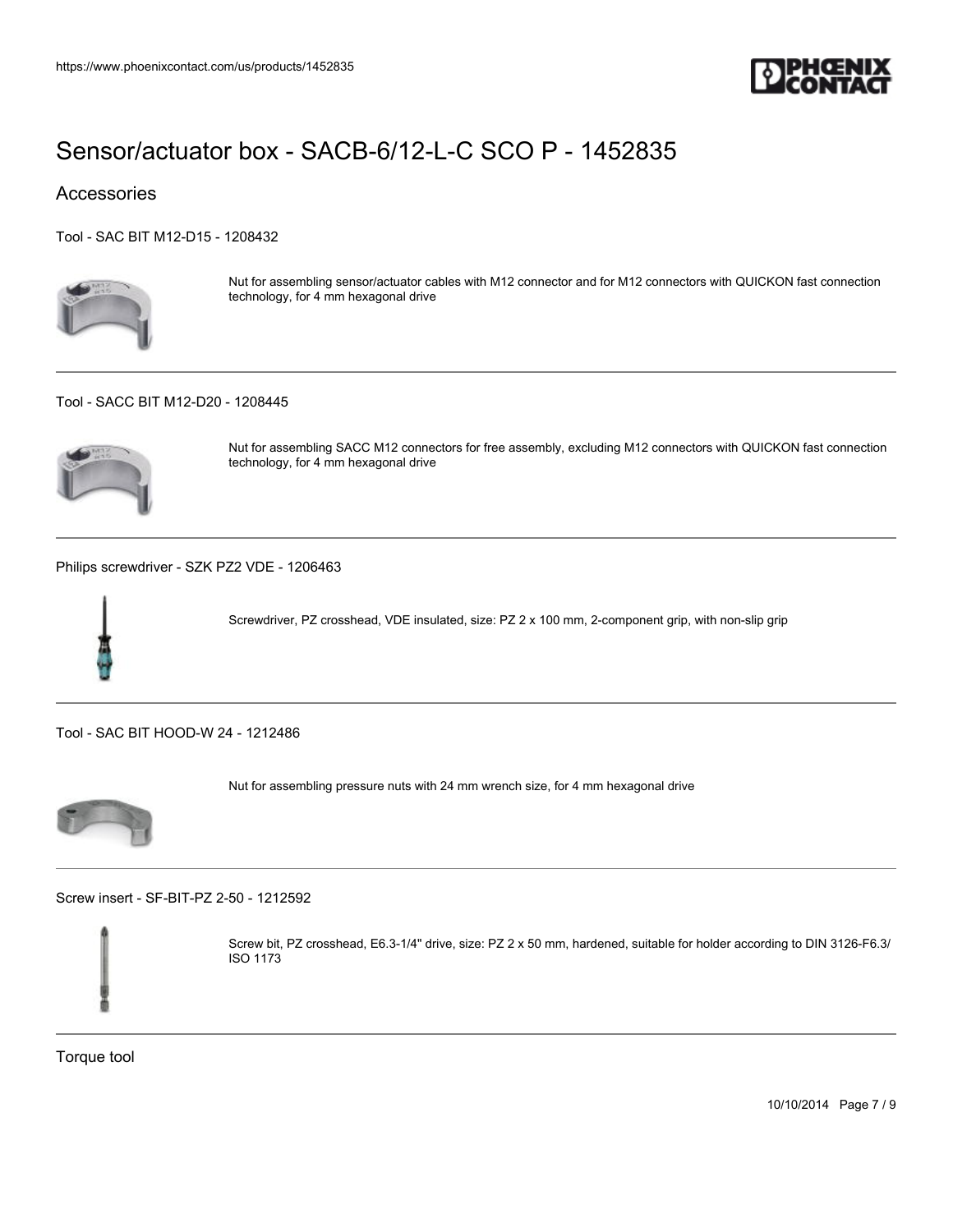

## Accessories

[Torque screwdriver - TSD 04 SAC - 1208429](https://www.phoenixcontact.com/us/products/1208429)



Torque screwdriver, with preset torque of 0.4 Nm and 4 mm hexagonal drive for M12 connectors

[Torque screwdriver - TSD-M 1,2NM - 1212224](https://www.phoenixcontact.com/us/products/1212224)



Torque screw driver, accuracy as per EN ISO 6789 standard, adjustable from 0.3 ‑ 1.2 Nm

[Torque screwdriver - TSD 25 SAC - 1212315](https://www.phoenixcontact.com/us/products/1212315)



Torque screwdriver, with preset torque of 2.5 Nm and 4 mm hexagonal drive for the pressure nut of the connector hood

[Torque screwdriver - TSD-M 3NM - 1212225](https://www.phoenixcontact.com/us/products/1212225)



Torque screw driver, accuracy as per EN ISO 6789 standard, adjustable from 1.2 ‑ 3 Nm

Drawings